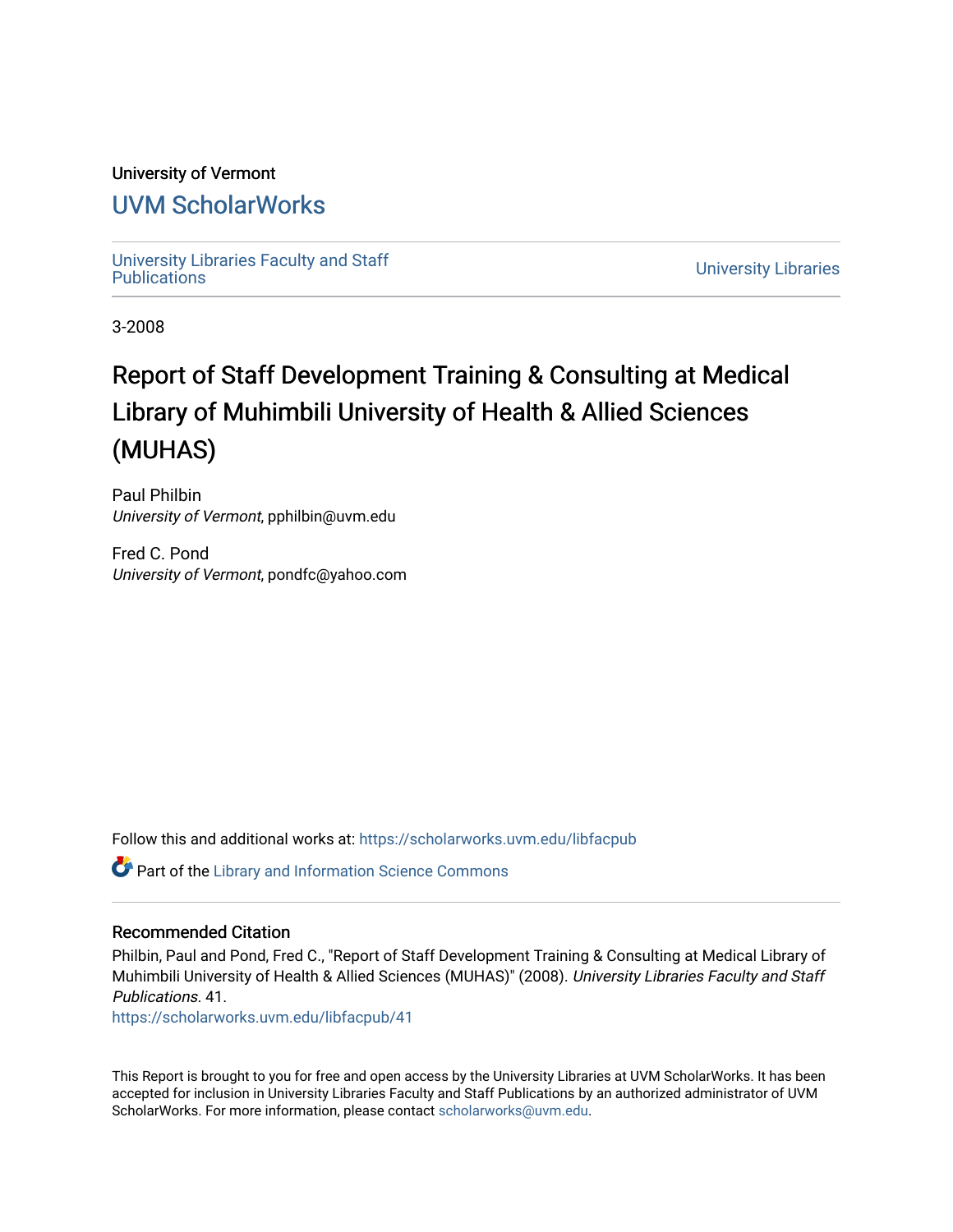

# Dartmouth Medical School **HANOVER** · NEW HAMPSHIRE

Report of Staff Development Training & Consulting at Medical Library of Muhimbili University of Health & Allied Sciences (MUHAS), Dar es Salaam, Tanzania  $17<sup>th</sup> March - 28<sup>th</sup> March 2008$ 

> Paul Philbin, MLS Library Associate Professor Director, Access, Technology & Media Services University of Vermont Bailey/Howe Library Burlington, VT 05405 USA E-mail: paul.philbin@uvm.edu Voice: (802) 656-1369 Fax: (802) 656-4038

Fred Pond, MLS Biomedical Librarian Adjunct Clinical Associate Department of Community & Family Medicine Dartmouth Medical School Hanover, NH 03755 USA E-mail: fred.pond@dartmouth.edu Tel: 001 802 356 4546 http://www.dartmouth.edu/~fcpond/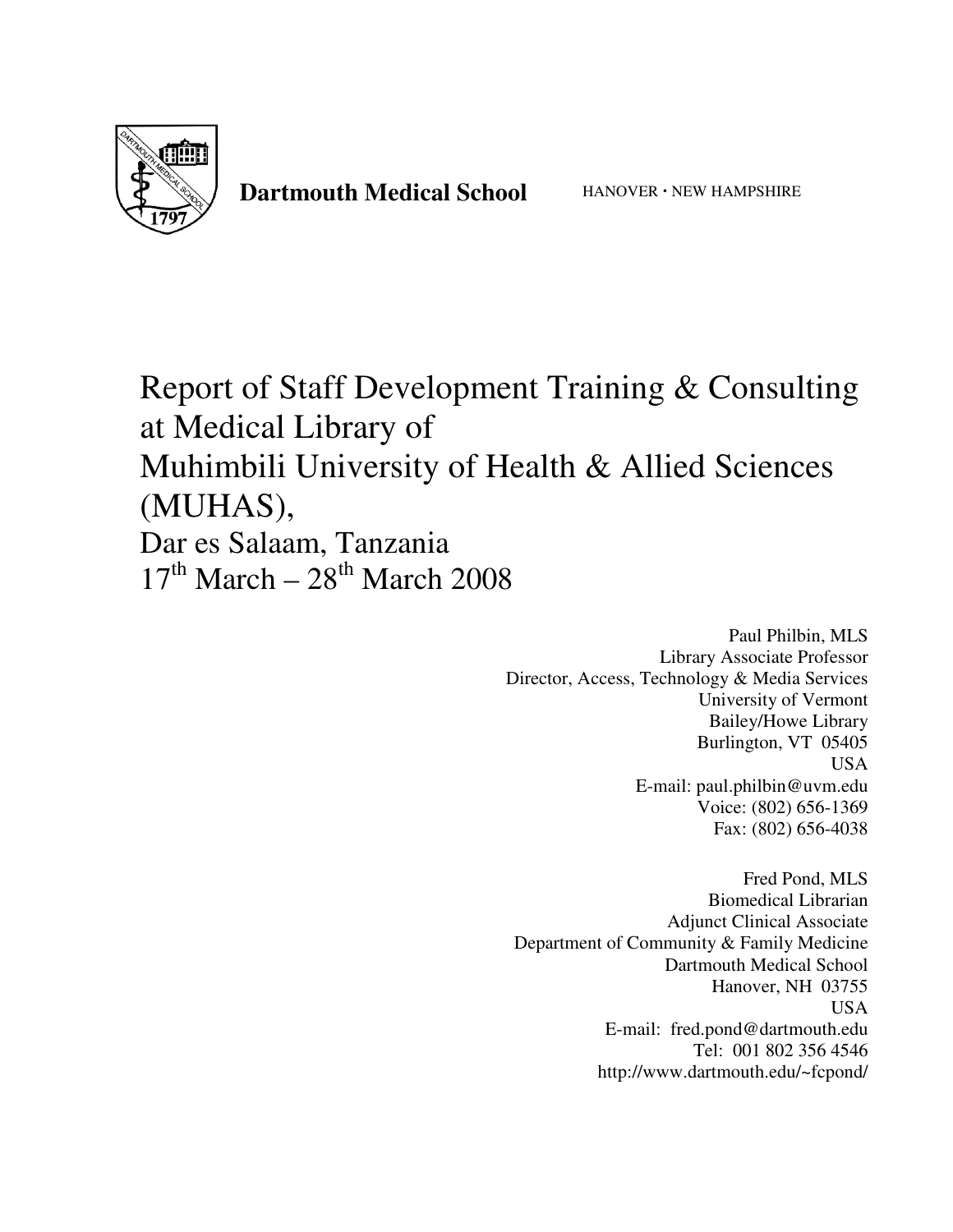# **EXECUTIVE SUMMARY**

Experienced biomedical and technology librarians Mr. Paul Philbin and Mr. Fred Pond visited Dar es Salaam, Tanzania in March 2008, for the purpose of presenting workshops and consulting with MUHAS library staff on a number of matters. Workshops, attended by all staff, on updating biomedical literature searching skills and knowledge and customer service were presented

# **Biomedical Literature Searching Update**

At an informal assessment session held the first day; library staff indicated a significant comfort level with PubMed, expressing interest in becoming more familiar with open access full text journals, electronic books, as well as other research databases.

Selected resources from leading publishers, a full-text book database from NIH, an African literature database, Google Scholar, and other full-text sources with biomedical content available freely to developing nations were covered in the workshop. Two separate workshops were presented; one on March  $19<sup>th</sup>$  with eight participants and the other on March  $25<sup>th</sup>$  with seven participants.

See Appendix A for workshop outline, evaluation form and workshop evaluation results compilation.

# **Customer Service Workshop**

Librarian trainers presented a workshop on the theory & concepts of customer service; including specific examples from trainers' work experiences in order to illustrate participation from all levels of library work regardless of function. Trainers modeled an important customer service concept of eliciting feedback from the customer by creating and asking trainees to complete a workshop evaluation form.

Two separate workshops were presented on March  $26<sup>th</sup>$  with thirteen staff members participating. Responding to a staff member request about evaluation results; Mr. Philbin & Mr. Pond used the opportunity to discuss and demonstrate the evaluation process; later presenting evaluative results at the end of the two-week visit.

See Appendix B for workshop outline and evaluation form and results compilation

# **Information/Reference Desk**

Several discussions were held with various staff members to apprise Mr. Philbin and Mr. Pond on current ideas concerning the newly created Information or Reference Desk located on the first floor near the entrance.

Mr. Pond and Mr. Philbin received an orientation of the information desk, the special reserve desk and an adjoining reference collection. The trainers expressed concern of the distance between the information desk and special reserve and reference collection, pointing out the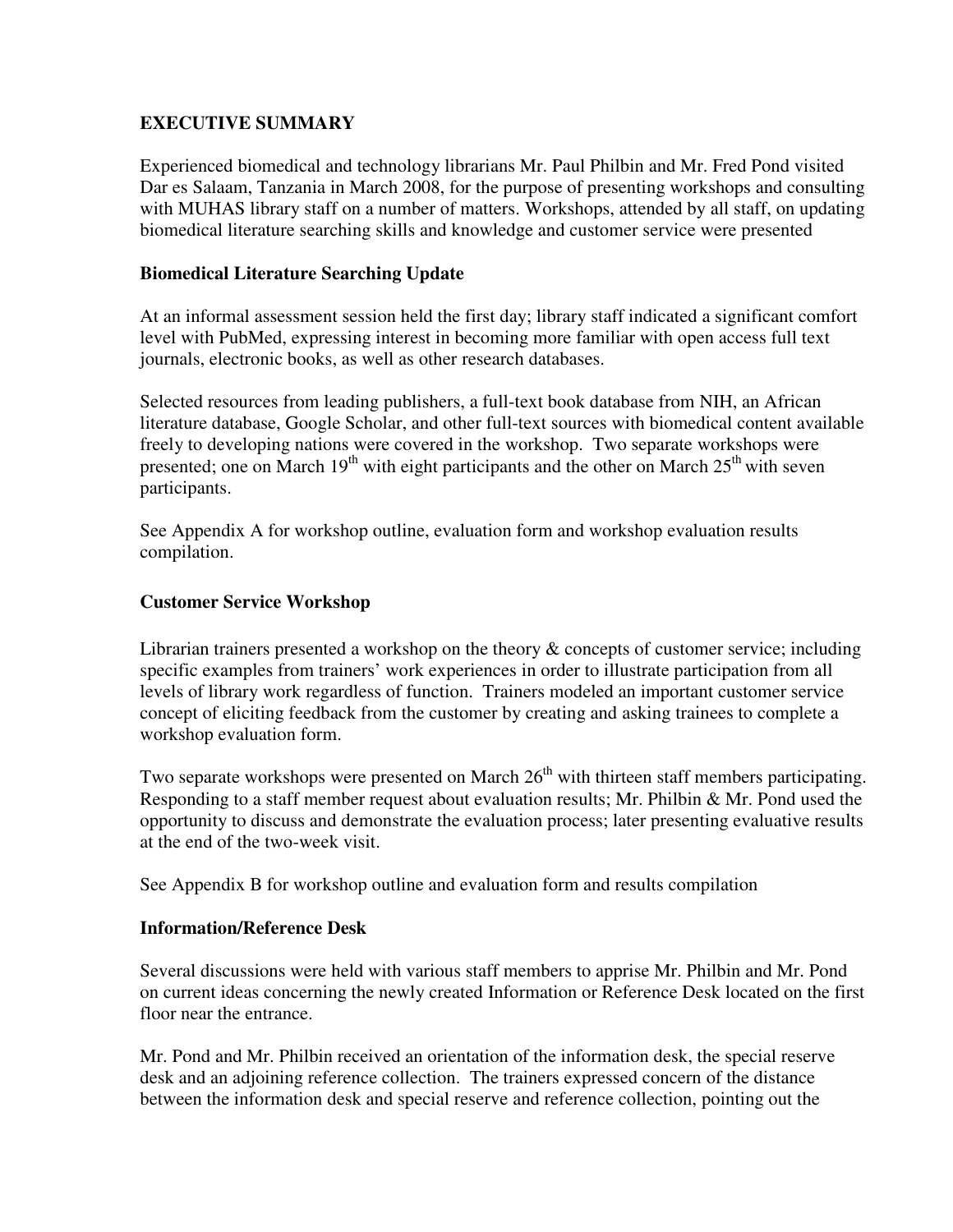distances between them. It is hoped the collections can be joined together after a review of the collection, identifying discards.

Additionally, a hanging sign above the desk would help ensure library user's knowledge of the desk.

# **MUHAS-Based Publications Database**

Prior to trainers visit, there was some discussion about investigating the digital publication of MUHAS' *Research Bulletin*, which contains citations and abstracts of research, completed at Muhimbili. Mr. Philbin and Mr. Pond met with Dr. Mhina Chambuso, Director of ICT (Information and Communications Technology) at Muhimbili to discuss the current process. Three years worth of word files for a future demonstration/pilot project were secured. The idea is to transform the word files into Adobe PDF format and then load the data into a tool such as Dspace, an open-source solution for accessing, managing and preserving scholarly works. Mr. Philbin is exploring the use of UVM resources for this demonstration/pilot project. UVM Libraries is currently using Dspace to manage theses and dissertations.

MUHAS dissertations and theses, a unique MUHAS collection of scholarly accomplishment, is in bad condition. Their preservation, most likely in digital format, should be a project undertaken in the near future.

# **Computer Classroom ICT Equipment**

Sidney Msonde, MUHAS ICT Librarian, guided Mr. Pond and Mr. Philbin on a tour of the new computer classroom on the third floor, presenting the donated computers that are intended for use in this space as well as in the adjacent 24-hour study space. Due to lack of time, an inventory of all equipment was not completed, instead prioritizing discussions on more immediate concerns, such as reference and educational services. It was determined, however that all of the computers are without operating systems. MUHAS does own a license to Windows XP Pro for these computers; nevertheless, no work had begun to determine their functional state. Some of these computers have been put into service (fewer than 5) in other areas of the library and one is not functional due to hard drive failure.

# CHALLENGES

# **Management Issues**

Overall, MUHAS Library continues to struggle with management concerns although current leadership is trying very hard to overcome various obstacles and more importantly, is open to new ideas and ways to do them. The center of the problem is lack of management training, or the use of learned processes to lead and manage staff. Looking back, Karolinska University's Maria Haglund's reports of  $2004<sup>1</sup>$  and  $2003<sup>2</sup>$  echo similar issues. The current library director is a

 $\overline{a}$  $1$  Haglund, M (2004). Library development needs: A feasibility study of support to the Muhimbili University College of Health Sciences, Dar es Salaam, Tanzania. Stockholm: Karolinska Institutet University Library.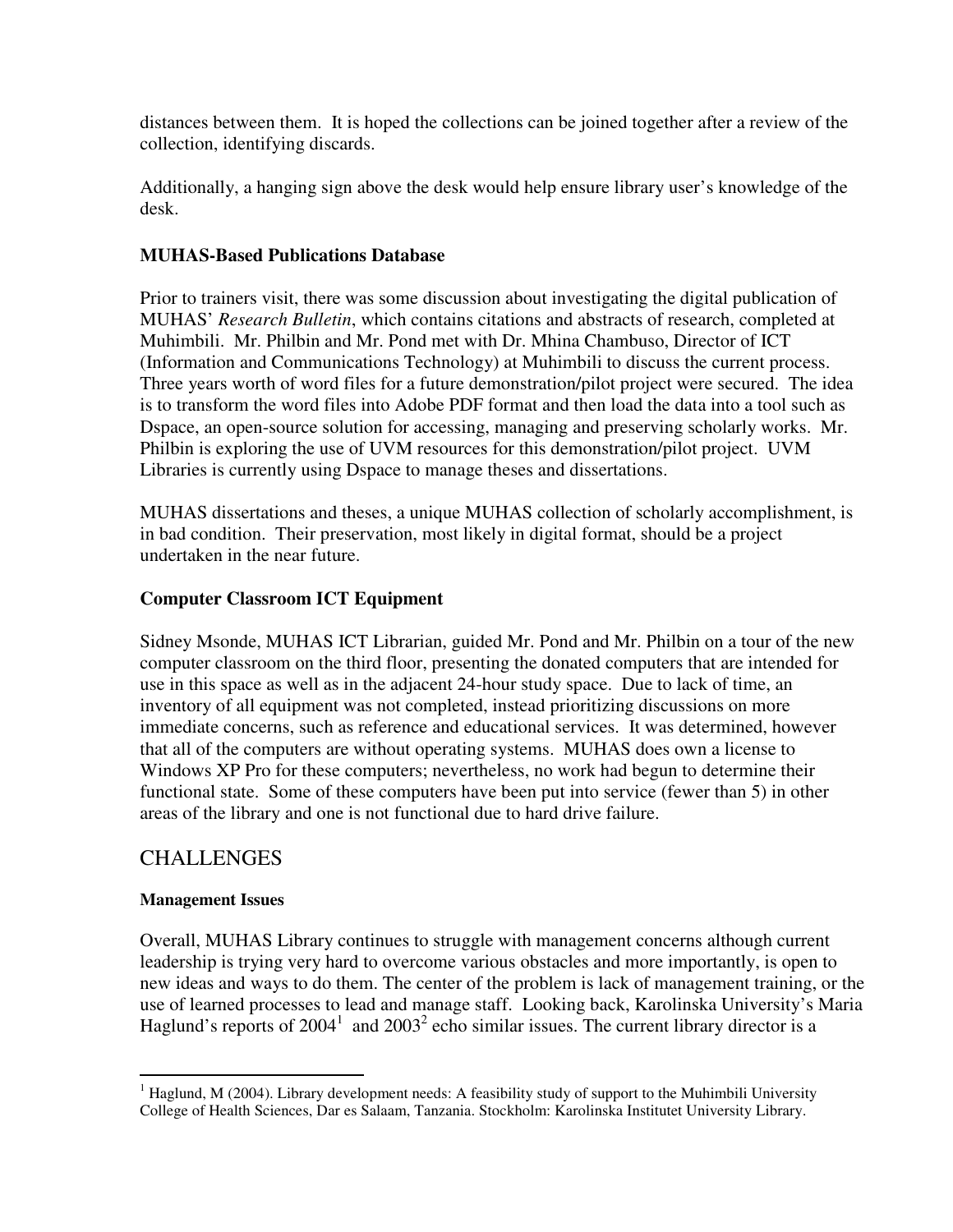developing manager, needing more experience to effectively manage the library and represent the library among her peers within MUHAS leadership.

There is evidence that management responds to patron requests for library services such as literature search instruction, and the handling of these requests was very professional and the level of communication within the library to mobilize forces to complete the task was usual and customary. Management should be encouraged to promote this valuable orientation service, rather than waiting for requests to come to them. Additionally, it is hoped that more records can be added to the online catalog, prioritizing current or regularly requested resources, including CD-ROM's of continuing education resources.

# **Communication**

Another troubling issue is the lack of signage throughout the library – current scant signage is very dated and likely incorrect. The library director cited money problems, however proposing they would install new signs at the beginning of the next budget year. On the positive, a new communication board was recently installed for library employees, where details of this training were posted. .

# RECOMMENDATIONS FOR THE FUTURE

# **Local, Ongoing Management & ICT Training**

In addition to recommending the library director and assistant librarians investigate opportunities for management training at MUHAS or other local opportunities, ongoing ICT training programming, such as what was detailed in Mr. Pond's report of 2005 is recommended. Steps for a multifaceted ICT training plan from that report appears in Appendix C. The campus internet speed is disheartening, but there are lots of small ICT processes, such as keeping inventories, library client usage records, even a library staff list which can be done with the computer, rather than on scraps of paper or in log books.

# **Redirect/Modify Higher Education Objectives for Librarians**

The library director and two assistant librarians are pursuing higher education, specifically a Ph.D, which seems to be the destination for academic librarians at MUHAS, perhaps regionally. Alternatively, exposure to good, service-oriented and management-directed masters of library science would advance both the librarians' work and MUHAS. An exchange program based in a developed country such as the USA, Canada, or the United Kingdom, would be ideal for solid, useful training. The trainers are happy to work with the librarians at MUHAS in identifying and applying for these opportunities.

<sup>&</sup>lt;sup>2</sup> Haglund, M (2003). Baseline study of the Library at Muhimbili University College of Health Sciences. Stockholm: Karolinska Institutet University Library.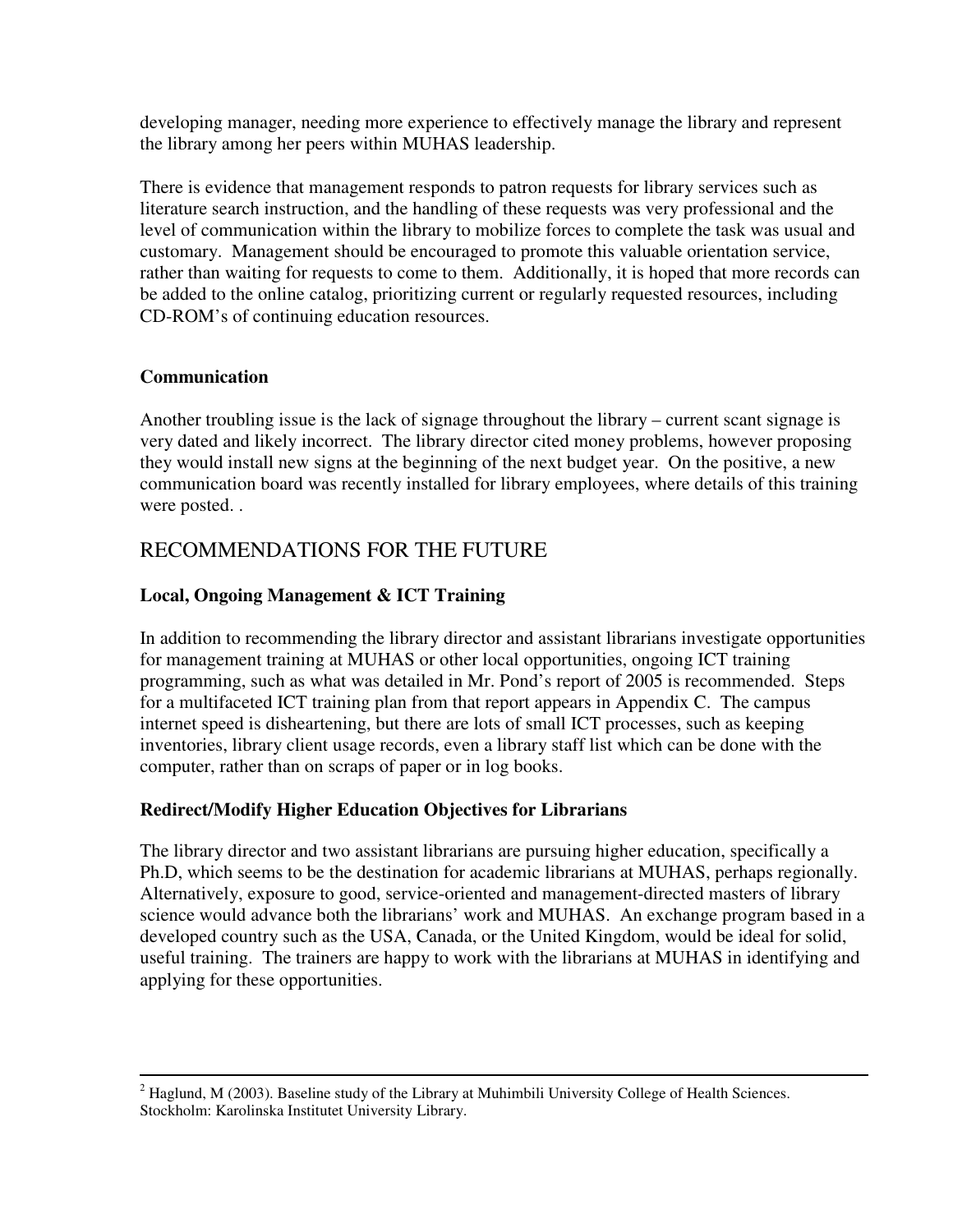Existing MUHAS library personnel arranged by department:

Library Administration

- Rehema Chande-Mallya, Director
- Kelvina, Secretary
- Alberto
- Juma Kampala

Reader Services Department

- Mboni Ruzegea, Head
- Daniel Ndumbalo
- Mariam Ley
- Tatu Mlali
- Jane Mpili
- Eliah Mwambujule

# Periodicals and Documentation Department

- Silas Maganga, Head
- Abeda Kalovya
- Julius Magessa

Technical Services Department

- Salum Saidy, Head
- Khamisi Kitwana
- Christon Mwambungu
- Eneah Kamwela

Library Information and Communication Technology Department

- Sydney Msonde, Head
- Stellah Ifunya

Department of Library Schools/Institutes

• Mary Matary, Head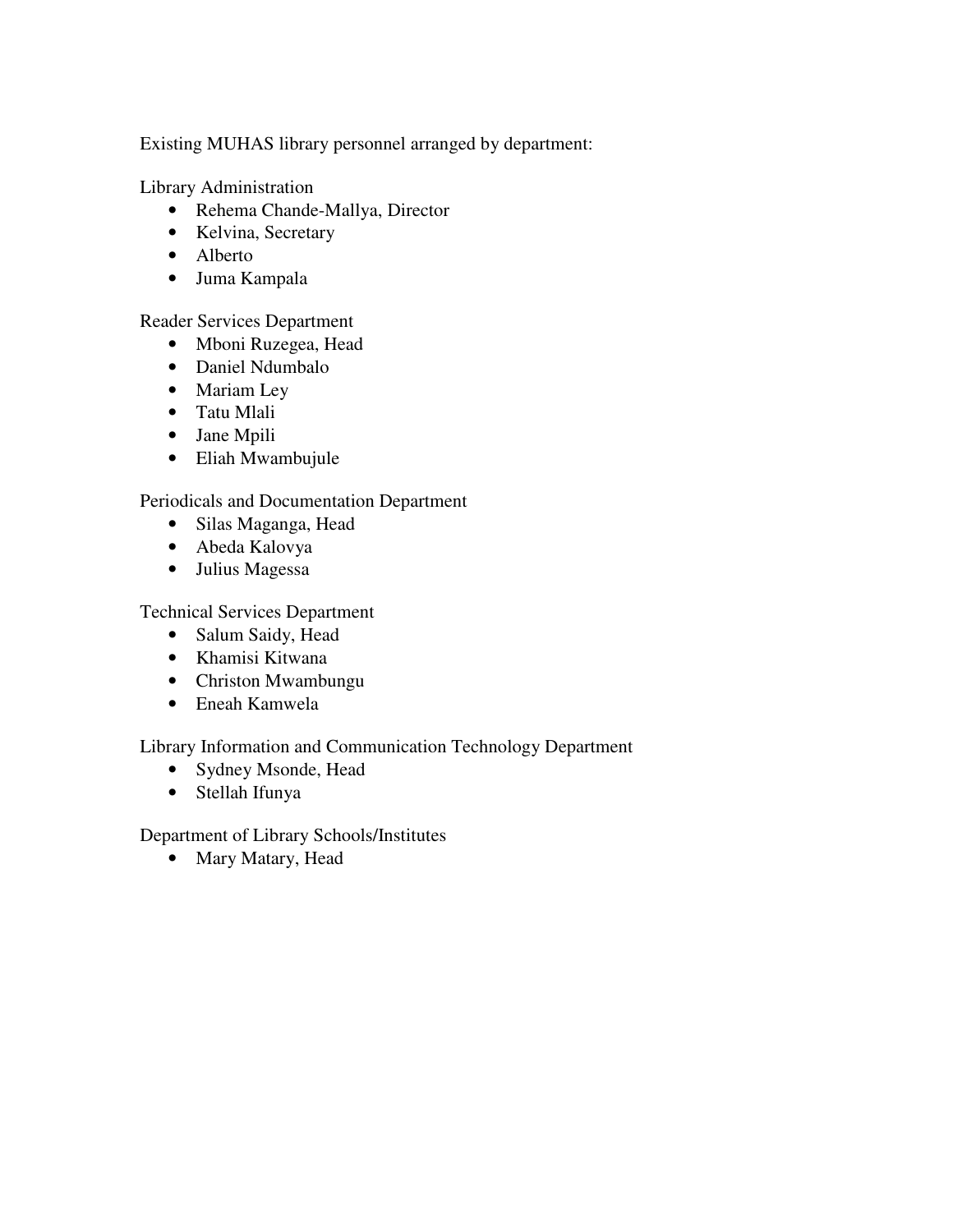# **Appendix A Beyond PubMed workshop outline, Evaluation Results**

#### **Outline**

#### **E-BOOKS**

NCBI Bookshelf **www.ncbi.nlm.nih.gov/sites/entrez?db=books**  A free list of biomedical books, from the US National Institutes of Health

*Recommended for:* Searching for a subject in freely available books. Finding a book on a particular subject. Finding a chapter in a book on a particular subject.

#### **JOURNALS**

PubMed Central **www.pubmedcentral.nih.gov** Digital archive of biomedical and life sciences journal literature from the US National Library of Medicine.

*Recommended for:*  Finding specific requested articles from journals. Finding immediate journal articles on a topic, when using PubMed.

African Journals Online **www.ajol.info/**  Collection of journals published in Africa, covering the full range of academic disciplines.

*Recommended for:*  Searching for literature published specifically in Africa.

Blackwell Publishing **www.blackwell-synergy.com** Access to over 840 leading learned journals in science, technology, medicine, humanities and social sciences

*Recommended for:* Finding specific requested articles from journals.

JSTOR **http://www.jstor.org/**

Full-text journal articles available as searchable scanned page images from over 600 important scholarly journals in 42 disciplines.

*Recommended for:*  Searching for literature published in many disciplines.

#### **JOURNAL ARTICLES**

Google Scholar **scholar.google.com/** 

Searches many disciplines of peer-reviewed papers, theses, books, abstracts and articles, from academic publishers, professional societies, preprint repositories, universities and other scholarly organizations. Organized by most popular, or most cited references.

#### *Recommended for:*

Searching for literature published in all subject areas, disciplines.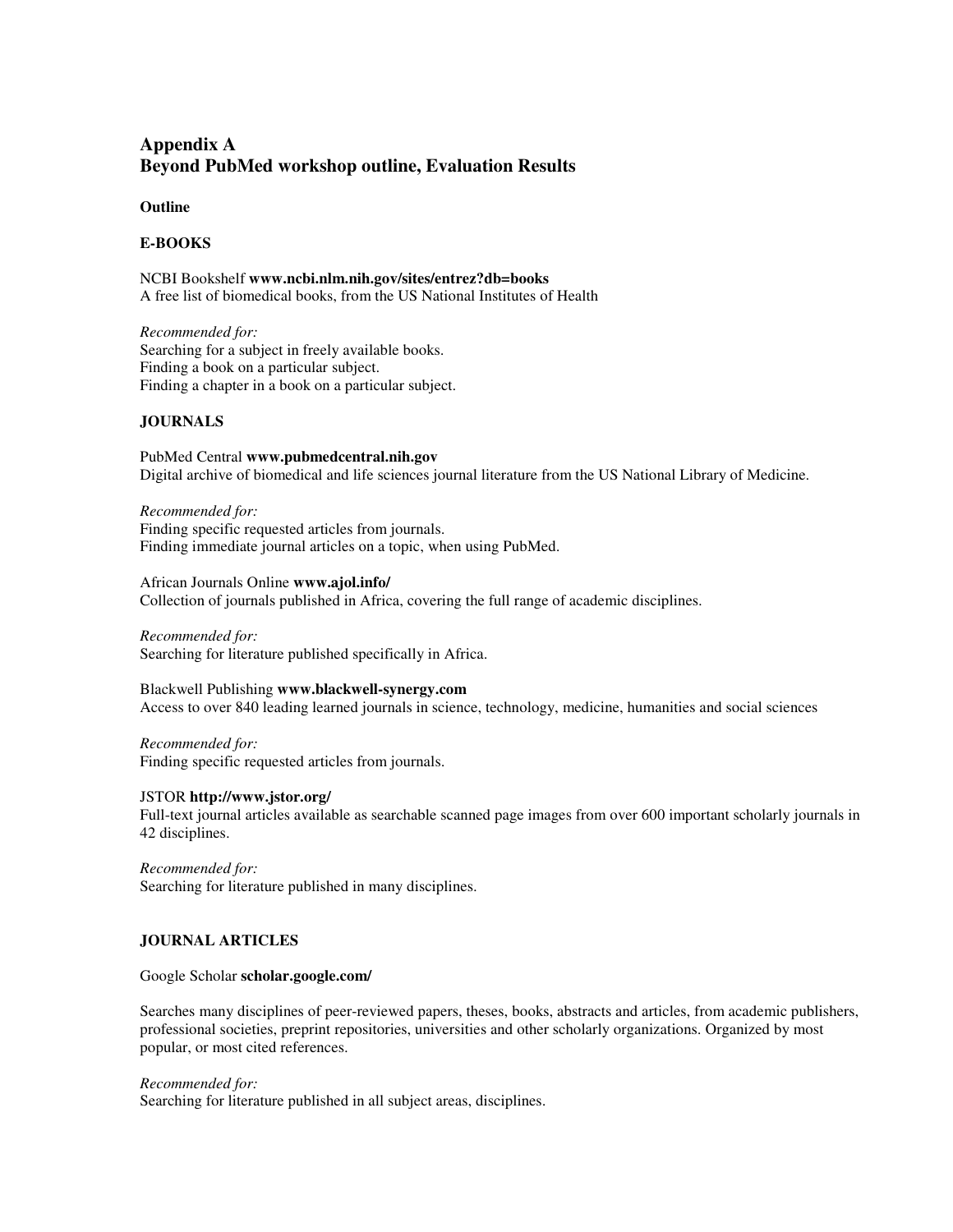#### **REVIEWS**

#### Annual Reviews **arjournals.annualreviews.org/**

High quality reviews of the primary research literature in 33 different disciplines for the Biomedical, Life, Physical and Social Sciences.

*Recommended for:*  Searching for high quality review articles on a topic.

#### **JOURNALS – INDIVIDUAL TITLES**

The Cardiovascular Journal of South Africa http://www.cvjsa.co.za

The British Journal of Primary Care Nursing - Cardiovascular Disease and Diabetes http://www.bjpcn.co.uk/

The British Journal of Primary Care Nursing - Respiratory Diseases and Allergy http://www.bjpcn.co.uk/

The British Journal of Diabetes & Vascular Disease http://www.bjdvd.com/

Diabetes & Vascular Disease Research http://www.dvdres.com/

Journal of the Renin-Angiotensin-Aldosterone System http://www.jraas.com/

Primary Care Cardiovascular Journal http://www.pccj.eu/

The Primary Care Respiratory Journal http://www.thepcrj.org/

#### **Evaluation Form & Results Compilation**

Thank you for recording your honest feelings on this evaluation. Your name is not being noted, it is an anonymous survey.

1. Please rate the usefulness of the resources discussed in this session:

NCBI Bookshelf <most useful> 1.5 <not useful> Range 1-5

Comments: *Resourceful Will help students access more medical books. Needed resources by my customer Quick resource to serve customer Helpful resource if the user is looking for that particular topic.* 

a. PubMed Central <most useful> 1.4 <not useful> Range 1-5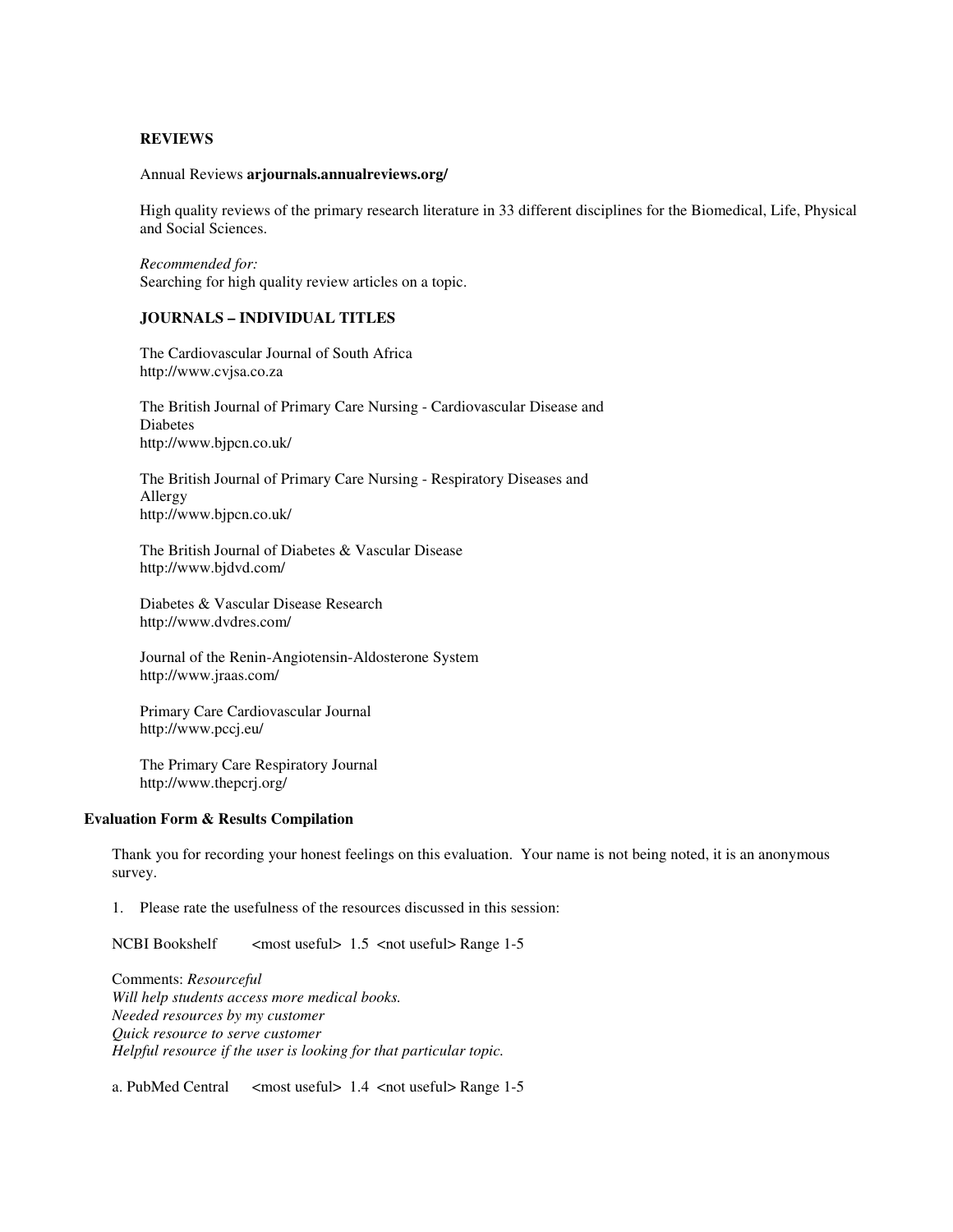Comments: *Useful Will help students access more journals. Needed resources by my customer A good companion to PubMed, shows users type of journals. Free & full text –very good.* 

b. African Journals Online<most useful>  $1.8$  <not useful> Range 1-5

Comments: *Repeat. Accessibility needs user's subscription – it's not directly accessible. Will help access to African medical literature, also Tanzania. All users should receive training on this. Obtaining the full text is difficult. Limited free access to articles.* 

c. Blackwell Publishing<most useful> 1.4 <not useful> Range 1-5

Comments: *Repeat. Very resourceful Will help access to medical and related journals. Wide range of journals, topics. Subscriptions very useful.* 

d. Google Scholar <most useful> 1.2 <not useful> Range 1-5

Comments:  *So useful though need to be specific during the search so Boolean search skills are essential. Easily used. Broad categories of sources.* 

e. Annual Reviews <most useful> 1.3 <not useful> Range 1-5

Comments:*Repeat Will help access to medical review literature. Resource has many researchers, reviewers. Trustworthy source for review articles.* 

f.. Were the handouts useful? <most useful> 1.2 <not useful> Range 1-5

g. Were the instructors knowledgeable? <most > 1.7 <not> Range 1-5

2. Please name any resources or topics, which were not in the workshop, but you wished were discussed:

Resources: *Science Direct: - it's not a free resource but worth knowing.*

Topics: *MESH – search using MESH terms & combining search Social science resources How to cite references Resources on Nutrition diseases in Sub Saharan Africa* 

3. What could have made this workshop better? *The workshop allows me to find books for readers. More practice with resources and different ways to find information through them More time for hands-on practice. More time – repeated twice.*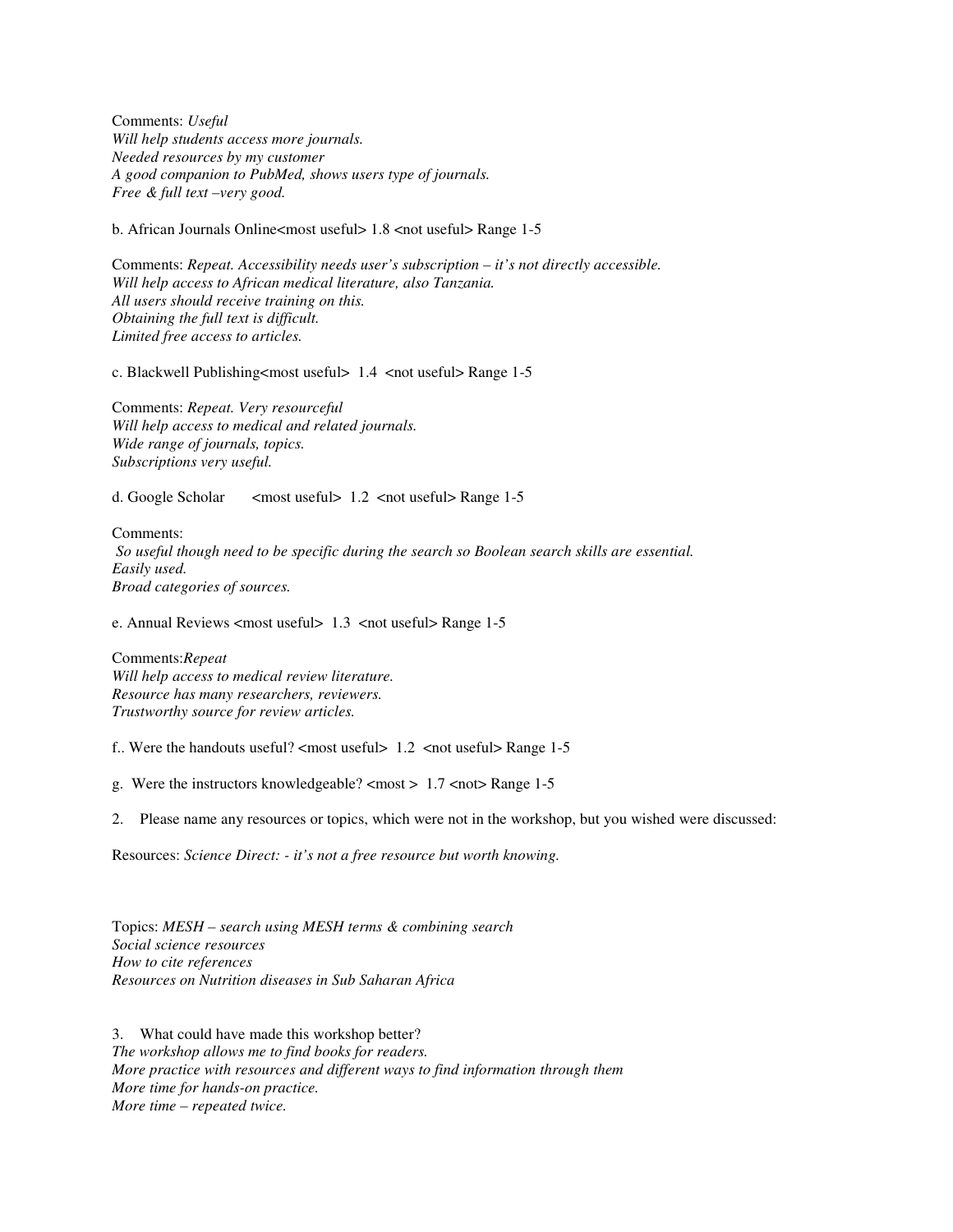*Bring tea & lunch. More practice.* 

*More programmes* 

4. Do you have any suggestions for workshops in the future? *Due to |IT development there is highly need several time training to our staff so that we can help to fulfill our own user needs. Should be more interactive – from participant side. Longer period of workshop presentations – three weeks instead of two - repeated twice.*  More time for handout & exercises. Avoid public holidays for workshop periods.

5. Please write any other comments.

*We need more workshops.* 

*I feel that the workshop was generally very useful for knowledge about relevant databases and how to search them for medical and related literature both for students and academic staff. I was pleased with the presentation, materials and facilities. Thanks a lot.* 

*Presentations should be offered regularly to help staff keep up-to-date. More time for skills could sink in, and to be more useful librarians.* 

*Other department employees could benefit.* 

*More participation with every resource.* 

*Trainees need motivation to attend, serve users.* 

*Lunch should be provided.* 

*More time for practice.* 

**Appendix B** 

**Customer Service Workshop outline and evaluation form and results compilation** 

**Outline** 

**Customer Service Workshop**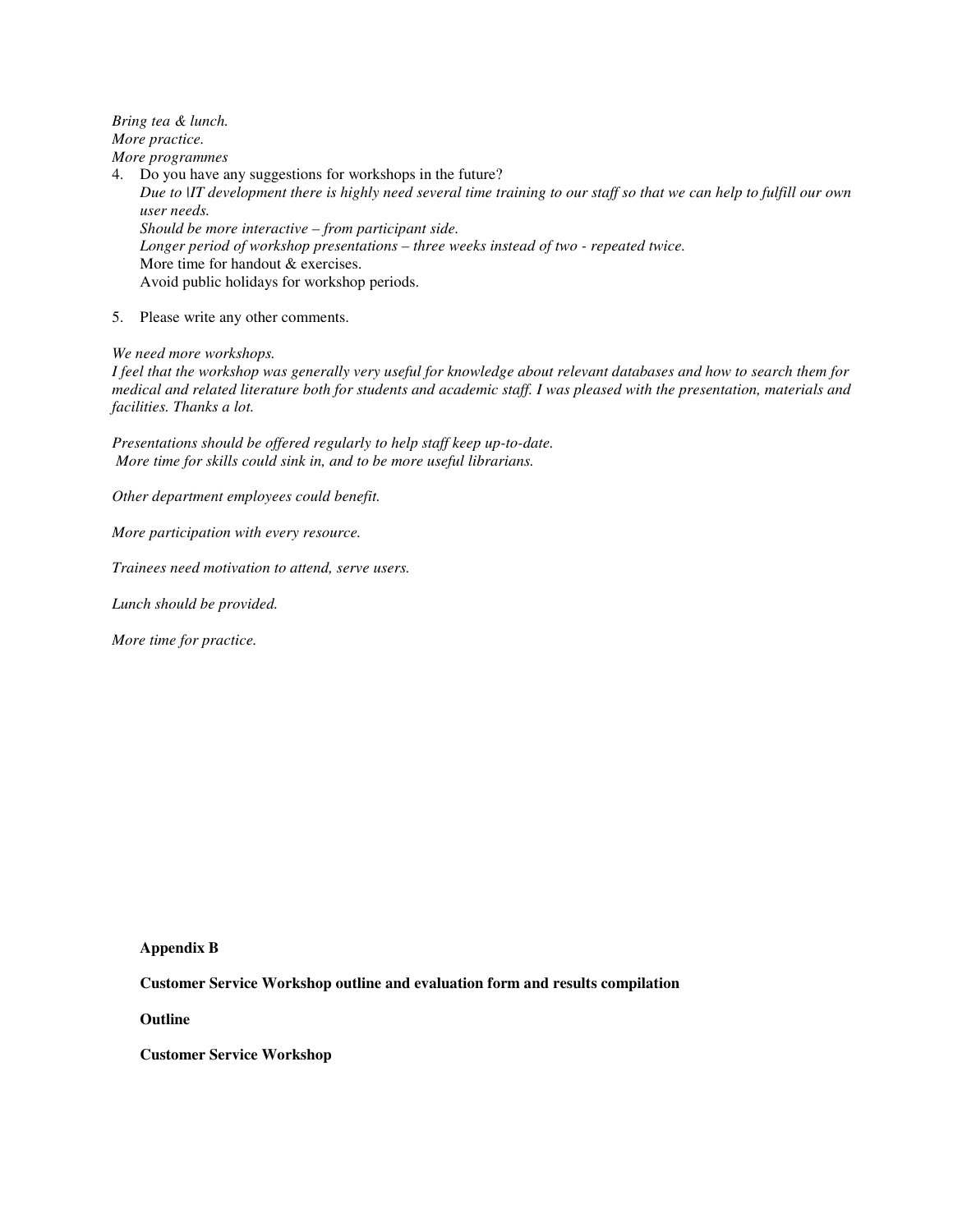



# Who is the customer

- Academic staff
- Undergraduate students
- Post-graduate students
- Visitors
- Hospital staff
- Readers

# Know your customer

- Reader is the boss
- Existence is to provide service for readers
- Know what they want
- Listen to their needs
- Quality of service attracts attention

### Who provides service

- You, members of library sections:
- Check point desk
- Readers Services
- Periodicals and Documentation
- Technical Services
- Dental Library
- Library ICT Services
- Library administration

# **Check Point Desk**

- Greeting users
- Providing direction
- Knowledgeable about library services
- Duties & tasks, small or large, represents the whole library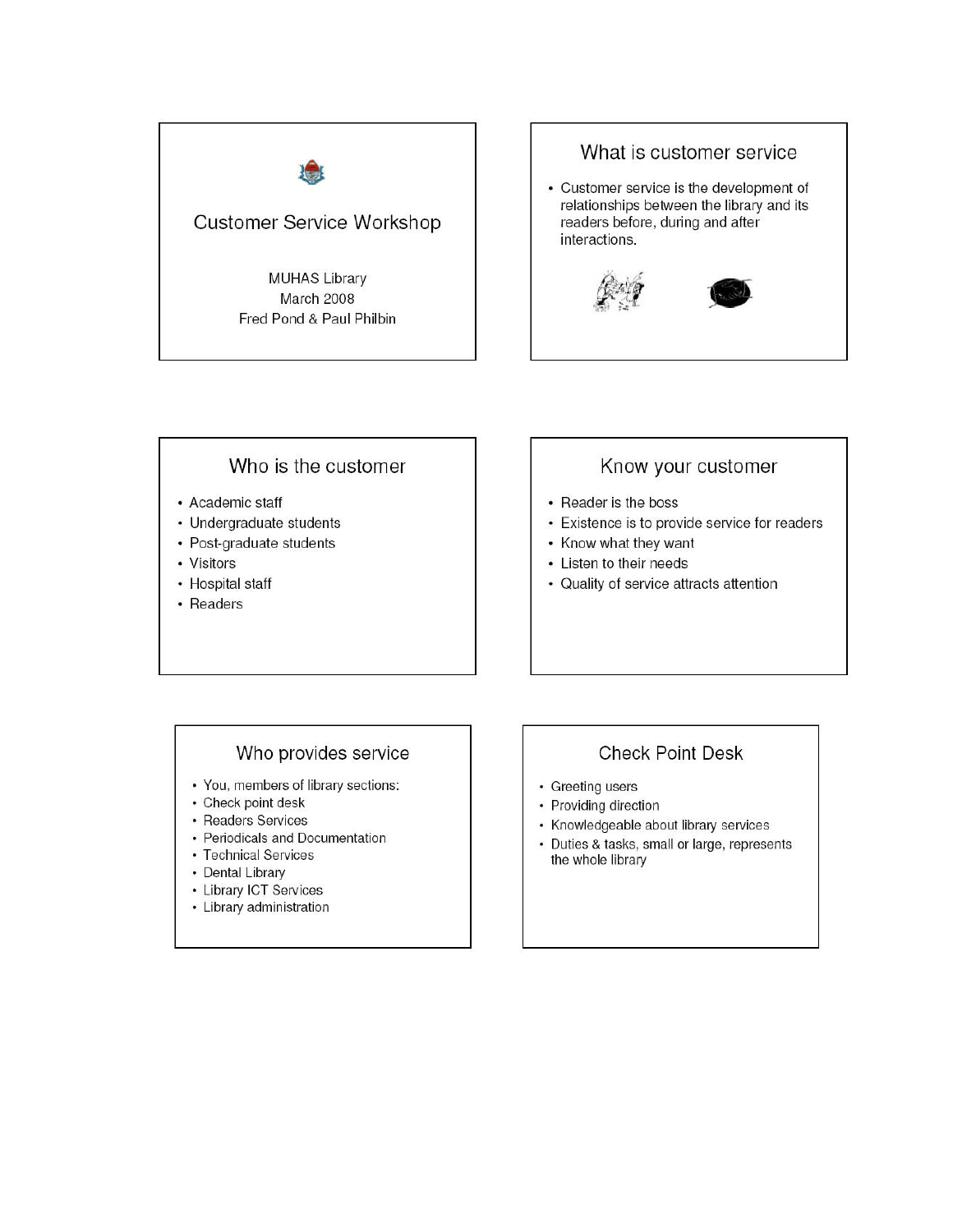### **Reader Services**

- Partnering with teaching staff for acquisitions of new books
- Teaching students on how to use library
- Answering queries from readers
- Circulating library materials
- Knowledgeable about library services
- Duties & tasks, small or large, represents the whole library

### Periodicals and Documentation

- Periodicals check-in
- Processing materials for shelf
- Photocopying
- Knowledgeable about library services
- Duties & tasks, small or large, represents the whole library

### **Technical Services**

- Cataloguing library materials
- Processing books for shelf
- Knowledgeable about library services
- Duties & tasks, small or large, represents the whole library

# Dental Library

- Provides service to dental school
- Knowledgeable about library services
- Duties & tasks, small or large, represents the whole library

# **Library ICT Services**

- Responding to computer, equipment and networking problems
- Managing ICT rooms
- Developing content for web pages
- Knowledgeable about library services
- Duties & tasks, small or large, represents the whole library

# **Library Administration**

- Appreciates, values & supports staff
- Advocates for the library
- Manages by example
- Participates on Senate committees
- Knowledgeable about library services
- Duties & tasks, small or large, represents the whole library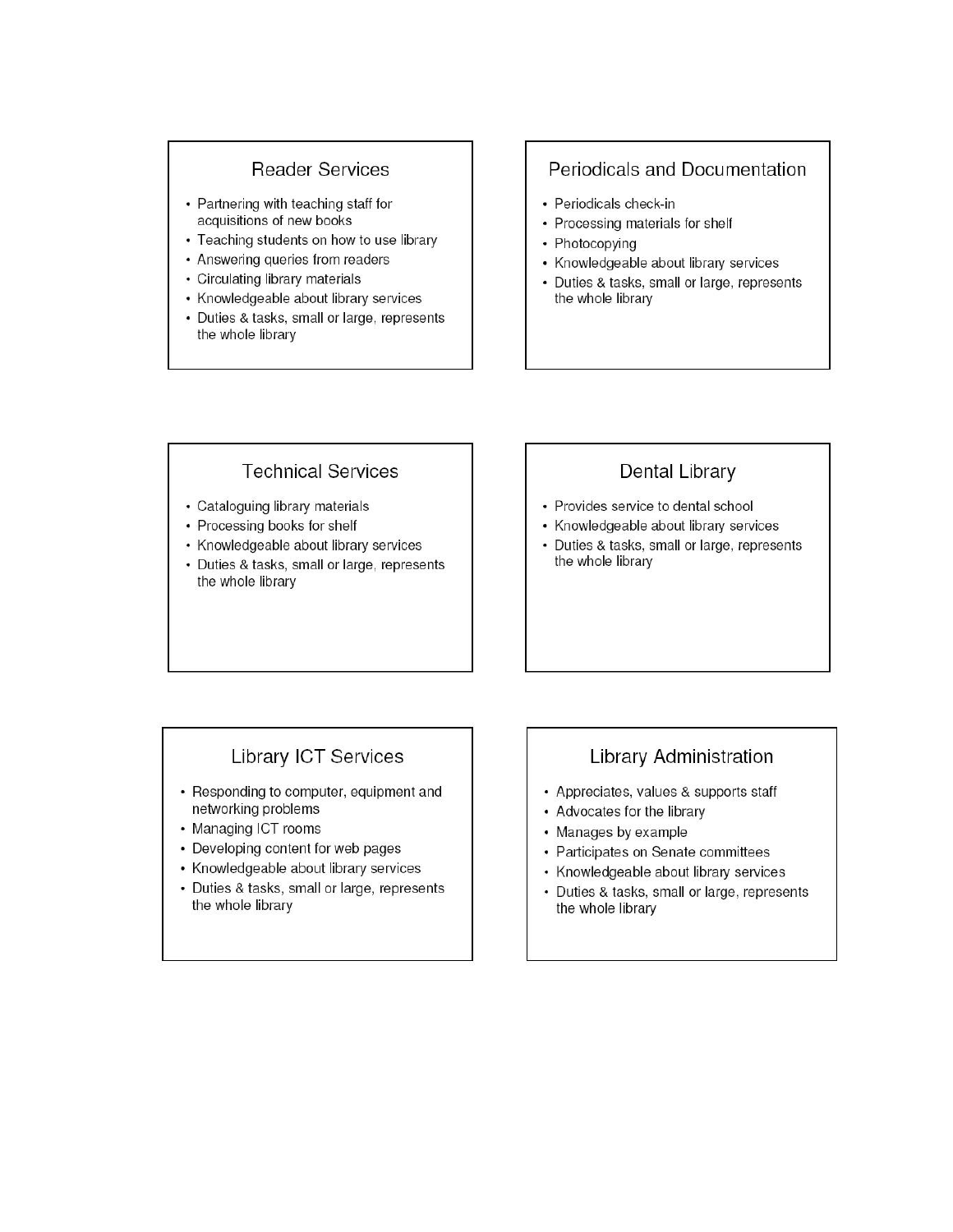### **Why Customer Service**

- Enhances level of reader satisfaction
- Attracts users to library
- Encourages users to come back
- Gives you a sense of pride and confidence
- Enhances image of library across campus

### **How Customer Service**

- Be active, receptive, consistent, responsive
- · Greet users! Be knowledgeable
- Ask questions: Do you need help? Are you finding what you need? Get to know your user!
- Be respectful and attentive to reader needs
- Listen closely to reader queries
- Be helpful, use technology (RSS, current awareness, email, texting)

# **Examples of Customer Service**

- "Hujambo, Are you finding everything in the library?"
- On phone: "Hello, MUHAS Library, may I help you?"
- . 'Would you like me to email that search to you from PubMed?"
- "Let me show you the reference collection."
- . "Did the search help you with the grant application?"

# **Projecting Customer Service**

- Make eye contact
- Pay attention
- Limit distractions
- Communicate
- Respond promptly
- Follow-up

# Be A Good Listener

- Key component to good service is listening
- Active listening & undivided attention
- Avoid distractions
- Observe closely, listen to words, tone of voice, body language & how readers feel
- Avoid making assumptions, listen and then make assessment

# Accountability

- Recognize and apologize for mistakes made - "I am sorry, it is my fault"
- Take responsibility for errors and correcting them - "I am sorry, I cannot accept your money. I will redo the copying or printing"
- Or, "That's terrible, please tell me what happened"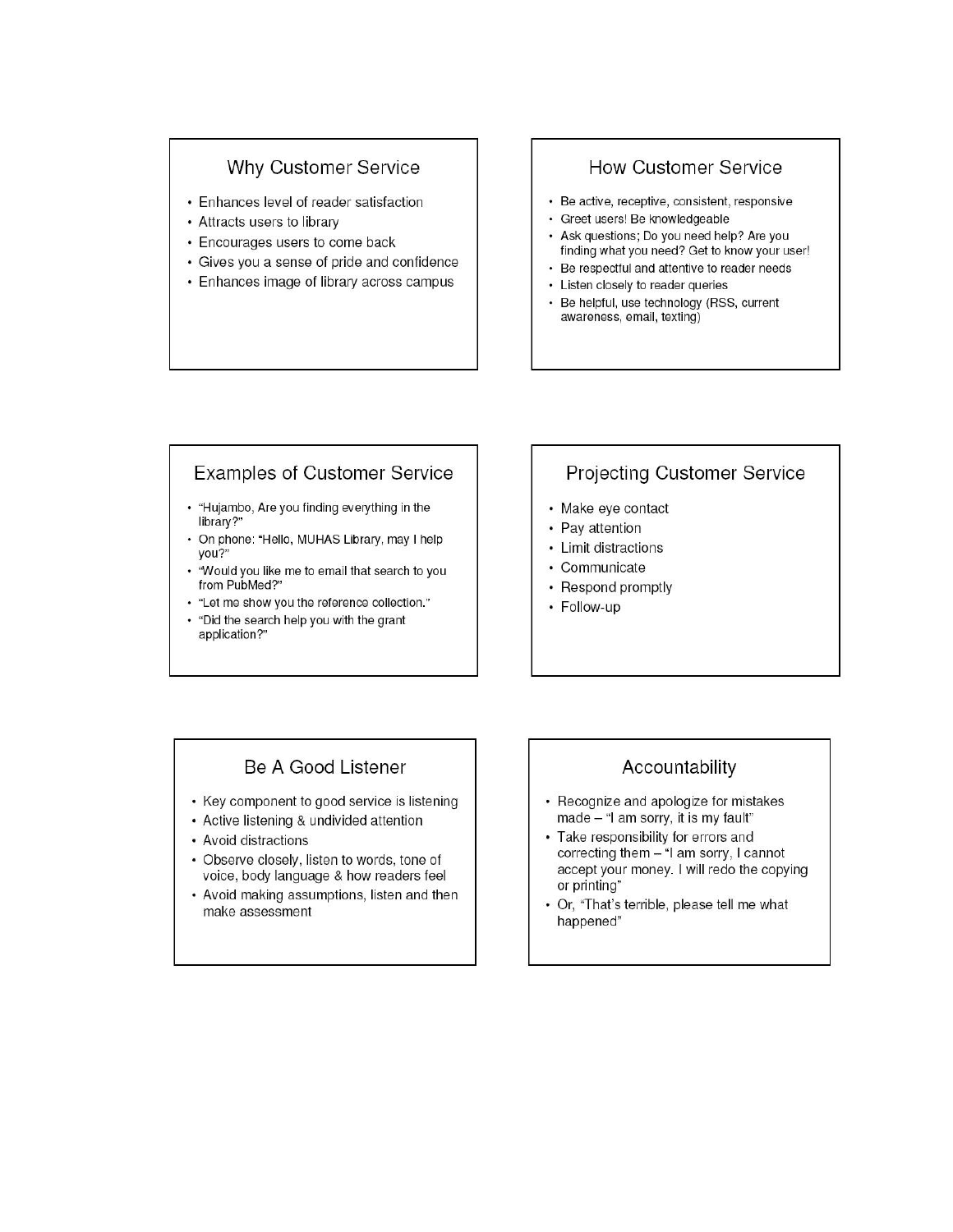# Create a Good Image

- Provide service that is so remarkable that people remark!
- Every contact is an opportunity to create relationship with customer
- Happy customers tell others how good you are
- Don't take criticism personally; the reader is mad at the service, not you
- Develop strategies to make things better

### Anticipate reader needs

- Knowing reader needs is key to anticipating needs
- Opportunity to create new programs and services based acquired knowledge
- Create bibliography in response to similar reader questions
- Obtain feedback
- Develop survey



# Sources

- Friedman, Susan. 2006. At Your Service: The Ten Commandments of Great<br>Customer Service! http://customerservicezone.com/customer-serviceents.htm
- Haglund, Maria. 2003. Baseline Study of the Library at Muhimbili University College<br>of Health Sciences. http://kib.ki.se/info/projects/reports/2003/muchs reff

Hernon, Peter and John R. Whitman. 2001. Delivering satisfaction and service<br>quality: a customer-based approach for libraries. Chicago: American Library<br>Association.

Pond, Fred. 2005. Report of ICT Training at Library of Muhimbili University College<br>of Health Sciences, Dar es Salaam, Tanzania, 24th January 4 February 2005.

Spolsky, Joel. (February 19, 2007). Seven Steps to Remarkable Service.<br>http://www.joelonsoftware.com/articles/customerservice.html

### Presenters

- · Fred Pond, International Biomedical Librarian, Clinical Instructor at Dartmouth Medical School, Hanover, New Hampshire, USA. Tel: 001 802 356 4546, E-mail: fred.pond@dartmouth.edu
- Paul Philbin, Director of Access, Technology & Media Service, University of Vermont, Burlington, Vermont, USA. Tel: 001 802 656 1369 (land line), 001 802 578 3352 (mobile), e-mail: paul.philbin@uvm.edu

These are the Evaluation Results for this Workshop:

1. Rate the usefulness of customer service in your daily work:

 $\langle \text{most useful} \rangle$  1.6  $\langle \text{not useful} \rangle$  range: 1-5

Comments: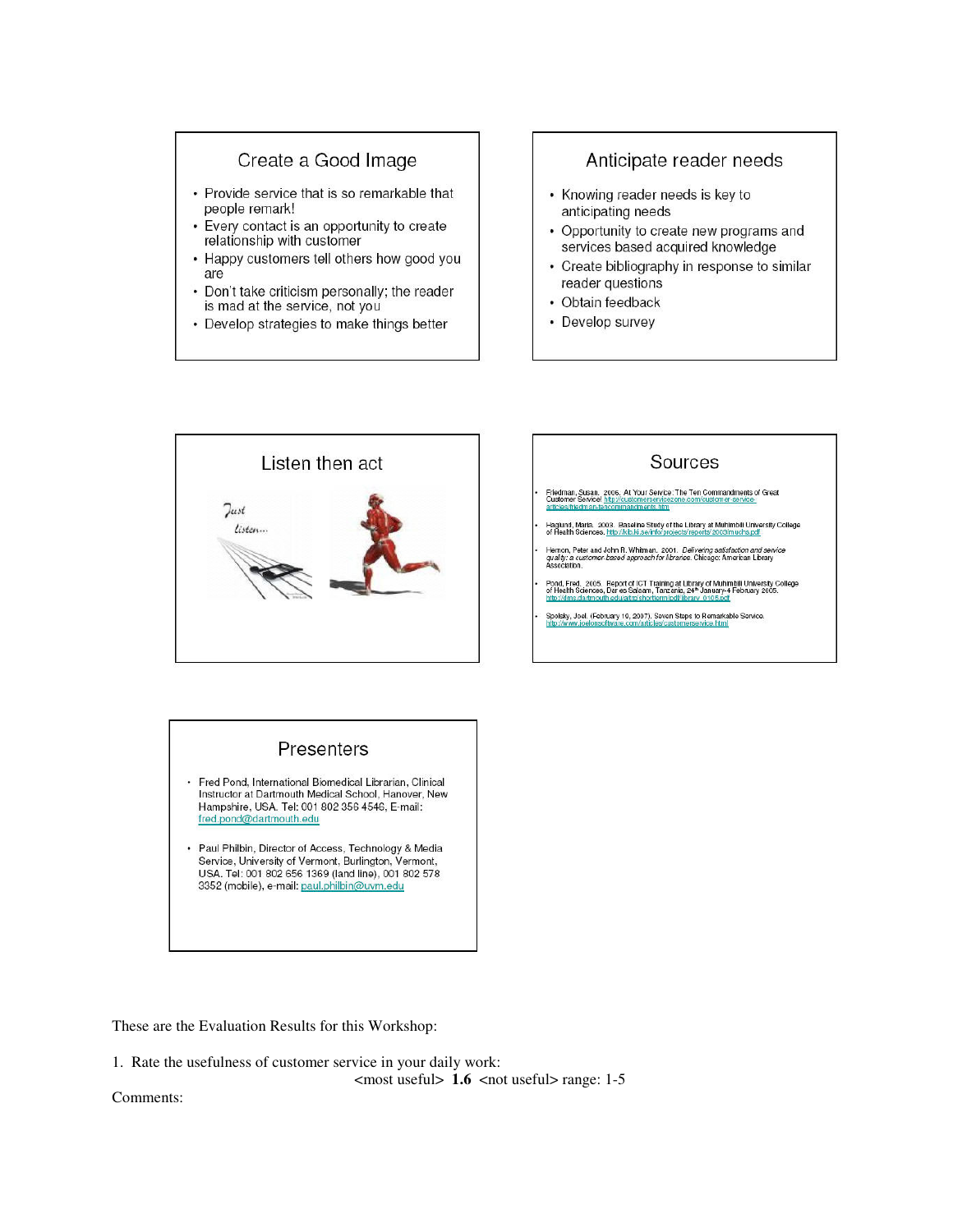*Will encourage use of the library – repeated twice Customers will use library frequently Customer service is important to the modern library. Useful in daily client interaction. Customer service needs to be improved*.

2. Were the presenters prepared and knowledgeable?

 $\epsilon$  >  $\epsilon$  1.0  $\epsilon$   $\epsilon$  and prepared  $\epsilon$  range: 1-5

Comments: *Understandable - repeated twice. Made sure participants understood. Serious presenters. Well prepared. Expert professionals know their topic.* 

3. Were the presenters responsive to participants?

 $\langle$ Responsive> 1.0  $\langle$  not responsive> range: 1-5

Comments: *Answered participants questions – repeated thrice. Ready to answer questions, take comments. Engaged students. Good presentation.* 

4. Was the workshop relevant to my job?

 $\leq$  most applicable > 1.1  $\leq$  not applicable > range: 1-5

Comments: *All of these things happen in my daily work – repeated thrice. Full of examples from daily work. Large & small details were covered. Interactive.* 

5. Did you learn new ideas or concepts from this presentation? <YES> **1.2** <NO> range: 1-5

*Particularly how to apply customer service.* 

6. How will you apply what you have learned at this presentation? *Be patient with users repeated twice. Listen to receive the right information repeated twice. My service will improve by using new technology repeated twice. Applying this new knowledge, I will improve my service. To help the reader find the right information - repeated twice. Will help in day-to-day work. I will daily practice these new skills. Try out new skills as needed.* 

7. What could have made this workshop better?

*Perhaps more examples of customer service. More time. Wonderful presentation - repeated thrice.* 

8. Do you have any suggestions for workshops in the future? *More workshops Workshops should last three or four weeks. Staff from different departments should attend these workshops – repeated twice. Workshops time should be three hours.*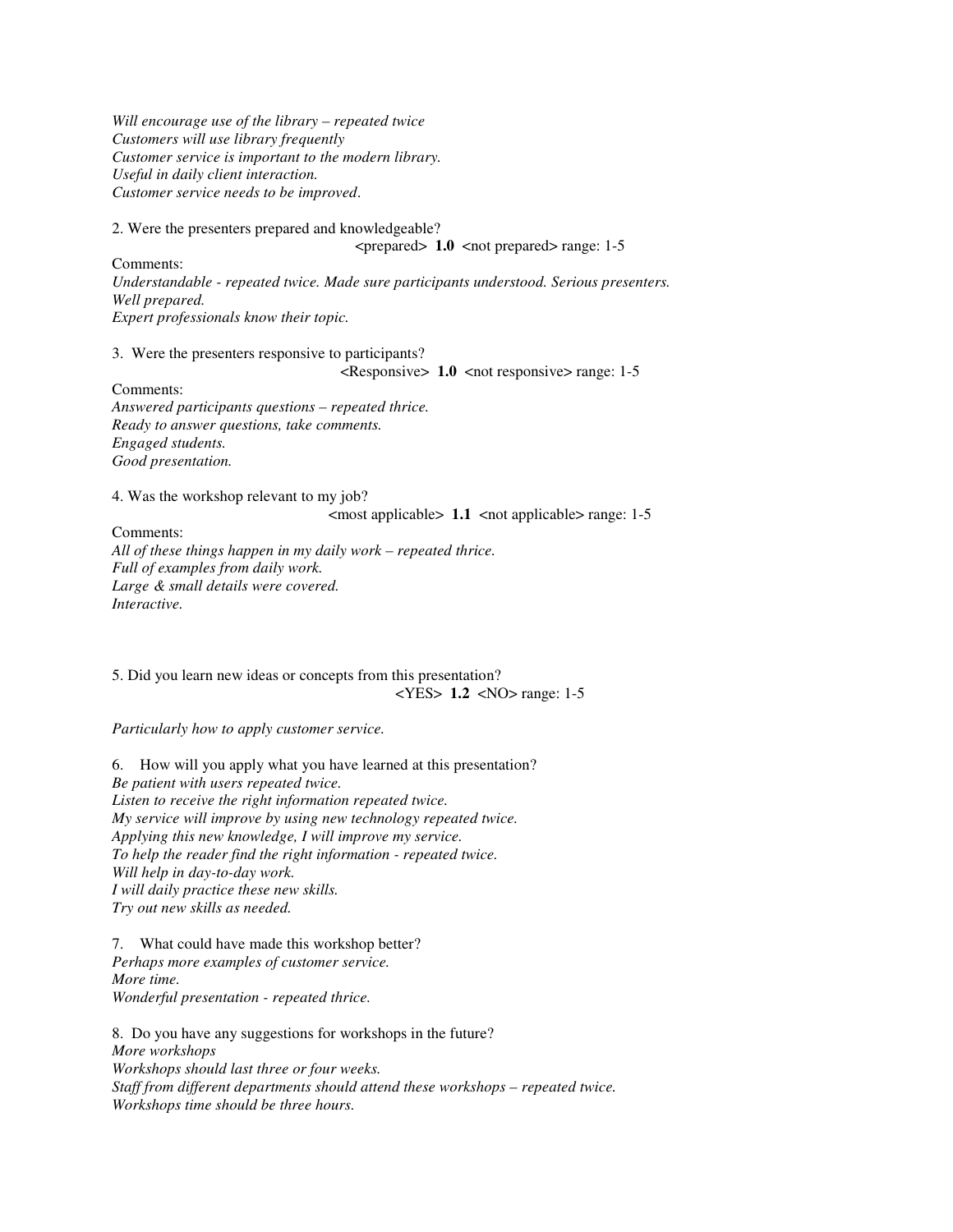*More training and re-training. Ongoing training.* 

| Category                    | Part1 | Part <sub>2</sub> | Part <sub>3</sub> | Part4 | Part <sub>5</sub> | Part <sub>6</sub> | Part7 | Part <sub>8</sub> | Part <sub>9</sub> | <b>AVG</b> |
|-----------------------------|-------|-------------------|-------------------|-------|-------------------|-------------------|-------|-------------------|-------------------|------------|
| Useful                      |       |                   |                   |       |                   |                   |       |                   |                   | 1.6        |
| <b>Presenters</b>           |       |                   |                   |       |                   |                   |       |                   |                   | 1.0        |
| <b>Responsive</b>           |       |                   |                   |       |                   |                   |       |                   |                   | 1.0        |
| <b>Relevant</b>             |       |                   |                   |       |                   |                   |       |                   |                   |            |
| <b>New Ideas</b>            |       |                   |                   |       |                   |                   |       |                   |                   |            |
| $Part 1$ $0$ - participants |       |                   |                   |       |                   |                   |       |                   |                   |            |

### Average Score Calculation

Part 1-9=participants